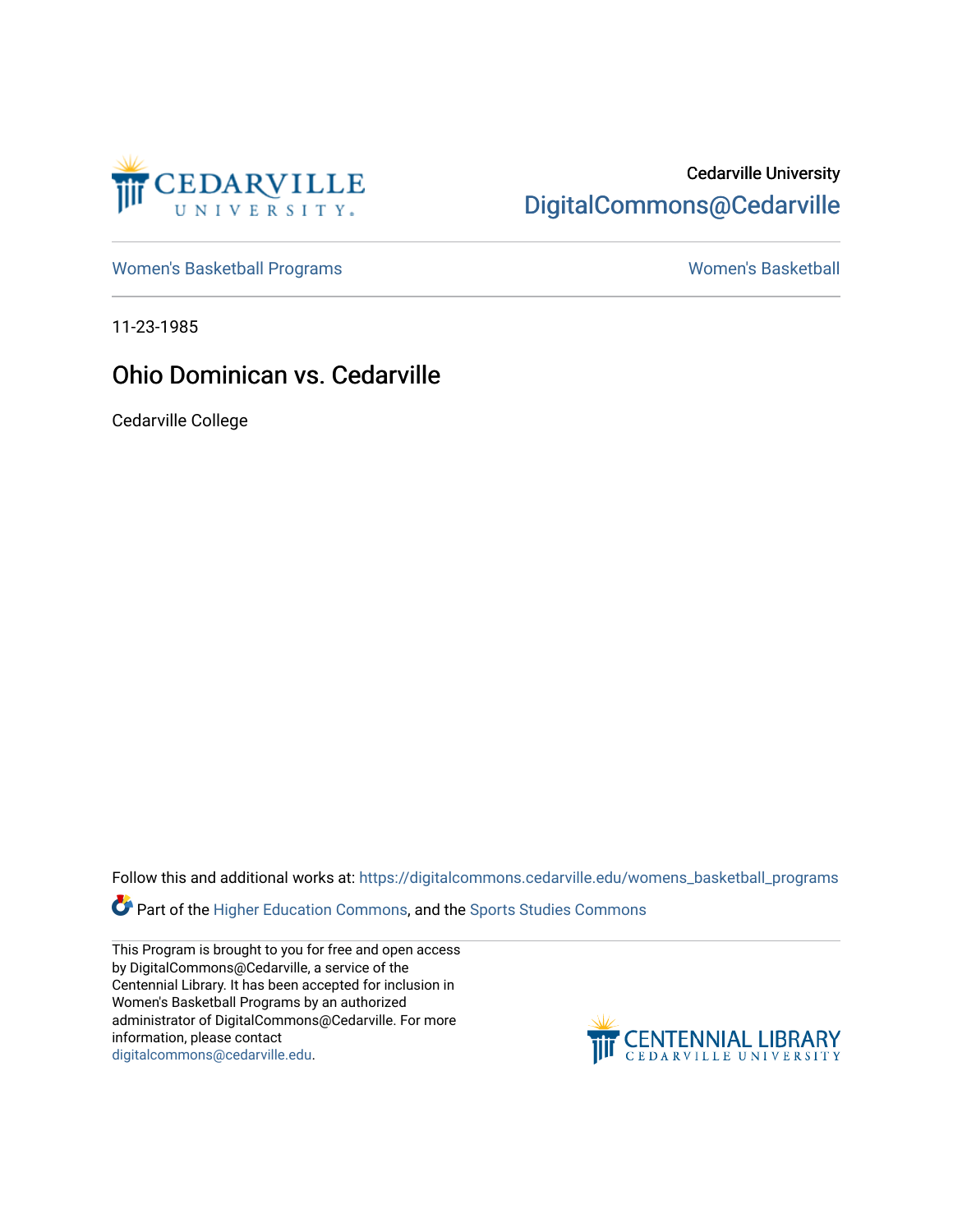### OHIO DOMINICAN COLLEGE

vs.

#### CEDARVILLE COLLEGE



November 23, 1985

3:00 p.m.

Athletic Center

Cedarville College Women's Basketball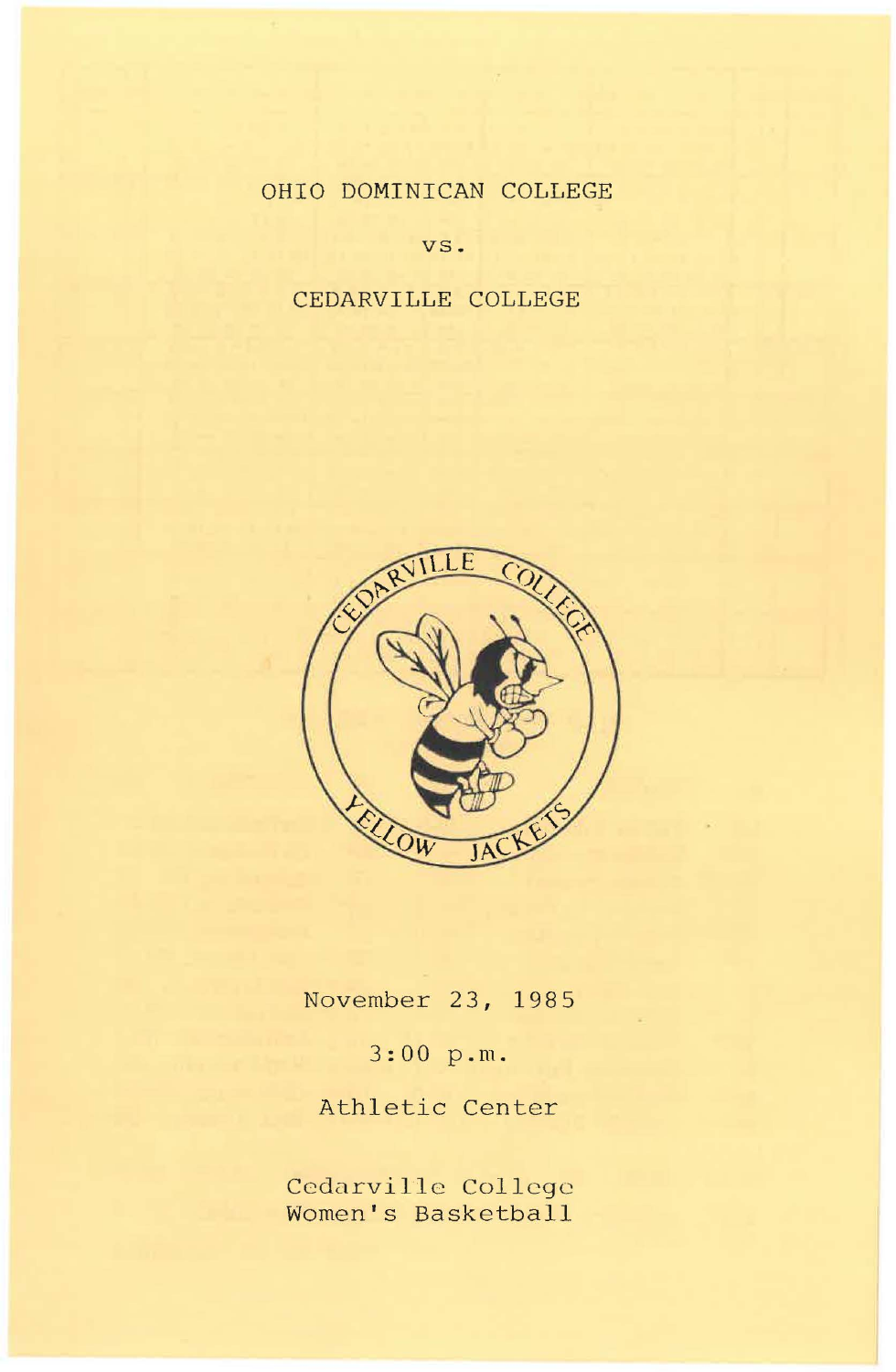| Pos. | No. | Player | <b>Field Goals</b>                                              | Free Throws                         | Personals           |
|------|-----|--------|-----------------------------------------------------------------|-------------------------------------|---------------------|
|      |     |        | 1.2.3.4.5.6.7.8.9                                               | $1-2.3456789$                       | $1.2 - 3.4 - 5$     |
|      |     |        | 10-11 12 13 14 15                                               | 10-11-12-13-14-15                   |                     |
|      |     |        | $16.17 - 18.19 - 20$                                            | 16.17.18.19.20                      |                     |
|      |     |        | $1-2.3.456.789$                                                 | $1 - 2 - 3 - 4 - 5 - 6 - 7 - 8 - 9$ | $1.2.3 - 4.5$       |
|      |     |        | 10-11-12-13-14-15                                               | $10-11-12-13-14-15$                 |                     |
|      |     |        | 16 17 18 19 20                                                  | 16.17 18 19 20                      |                     |
|      |     |        | $1-2.34.56.789$                                                 | $1-2-3-4-5-6$ 7-8.9                 | $1 - 2 - 3 - 4 - 5$ |
|      |     |        | 10-11-12-13-14-15                                               | 10.11.12.13.14.15                   |                     |
|      |     |        | 16-17-18-19-20                                                  | 16-17-18-19-20                      |                     |
|      |     |        | $1 - 2 - 3 - 4$ 5 - 6 - 7 - 8 9                                 | $1-2-3-4-5-6-7-8-9$                 | $1 - 2 - 3 - 4 - 5$ |
|      |     |        | $10.11 - 12 - 13 - 14 - 15$                                     | 10.11.12.13.14.15                   |                     |
|      |     |        | $16-17-18-1920$                                                 | 16-17-18-19-20                      |                     |
|      |     |        | 1.2.3.4.5.6.7.8.9                                               | $1-2-3-4-5-6-7-8-9$                 | $1 - 2 - 3 - 4 - 5$ |
|      |     |        | $10 - 11 - 12 - 13 - 14 - 15$                                   | 10.11.12.13.14.15                   |                     |
|      |     |        | 16-17-18-19-20                                                  | 16-17-18-19-20                      |                     |
|      |     |        | 1.2.3.4.5.6.7.8.9                                               | $1-2-3-4-5-6-7-8-9$                 | $1 - 2 - 3 - 4 - 5$ |
|      |     |        | 10.11.12.13.14.15                                               | 10.11.12.13.14.15                   |                     |
|      |     |        | 16 17 18 19 20                                                  | 16-17-18-19 20                      |                     |
|      |     |        | 1.2.3456789                                                     | 1.2.34.56.78.9                      | $1.2.3 - 4.5$       |
|      |     |        | 10-11-12-13-14-15                                               | 10 11 12 13 14 15                   |                     |
|      |     |        | 16-17-18-19-20                                                  | 16-17 18 19-20                      |                     |
|      |     |        | $1.2.3 - 4.5.6.7.8.9$                                           | 1.2.3456.789                        | 1.2.3.4.5           |
|      |     |        | 10.11.12.13.14.15                                               | 10.11.12.13.14.15                   |                     |
|      |     |        | 16-17-18-19-20                                                  | 16.17.18.19.20                      |                     |
|      |     |        | 1.2.3.4.5.6.7.8.9                                               | 1.2.34.5.6.7.8.9                    | $1 - 2 - 3 - 4 - 5$ |
|      |     |        | 10 11 12 13 14 15                                               | $10.11 - 12 - 13 - 14 - 15$         |                     |
|      |     |        | 16-17-18-19-20                                                  | 16-17-18-19-20                      |                     |
|      |     |        | $1 - 2 \cdot 3 \cdot 4 \cdot 5 \cdot 6 \cdot 7 \cdot 8 \cdot 9$ | $1-2-3-4-5-6-7-8-9$                 | $1 - 2 - 3 - 4 - 5$ |
|      |     |        | 10.11.12.13.14.15                                               | 10-11-12-13-14-15                   |                     |
|      |     |        | 16-17-18-19-20                                                  | 16-17 18-19-20                      |                     |

#### OHIO DOMINICAN COLLEGE "Panthers"

| N <sub>0</sub> | <b>HT</b> YR<br><b>PLAYER</b> |          |                | HOMETOWN       |
|----------------|-------------------------------|----------|----------------|----------------|
| 10             | Twila Edwards                 | $5 - 5$  | FR             | Columbus, OH   |
| 12             | Kathy Quickert                | $5 - 4$  | FR.            | Columbus, OH   |
| 20             | Patty Randall                 | $5 - 5$  | FR             | Gahanna, OH    |
| 21             | Tracey Galloway               | $5 - 2$  | JR.            | Columbus, OH   |
| 22             | Angel Franken                 | $5 - 9$  | S <sub>0</sub> | Columbus, OH   |
| 30             | Mary Kusan                    | $6 - 2$  | <b>SR</b>      | Columbus, OH   |
| 31             | Kim Hall                      | $5 - 8$  | JR.            | Wellington, OH |
| 32             | Leslie Hannah                 | $5 - 3$  | <b>FR</b>      | Columbus, OH   |
| 34             | Sheryl Abbitt                 | $5 - 11$ | JR             | Groveport, OH  |
| 40             | Deneene Merchant              | $5 - 7$  | <b>SR</b>      | Middletown, OH |
| 42             | Denise Bradley                | $6 - 0$  | FR.            | Columbus, OH   |
| 44             | Debbie Burley                 | $5 - 10$ | FR.            | New Albany, OH |
|                |                               |          |                |                |

HEAD COACH: Dr. Rickie Sue Grunden ASST. COACHES: Lee Peters, Sharon Kellum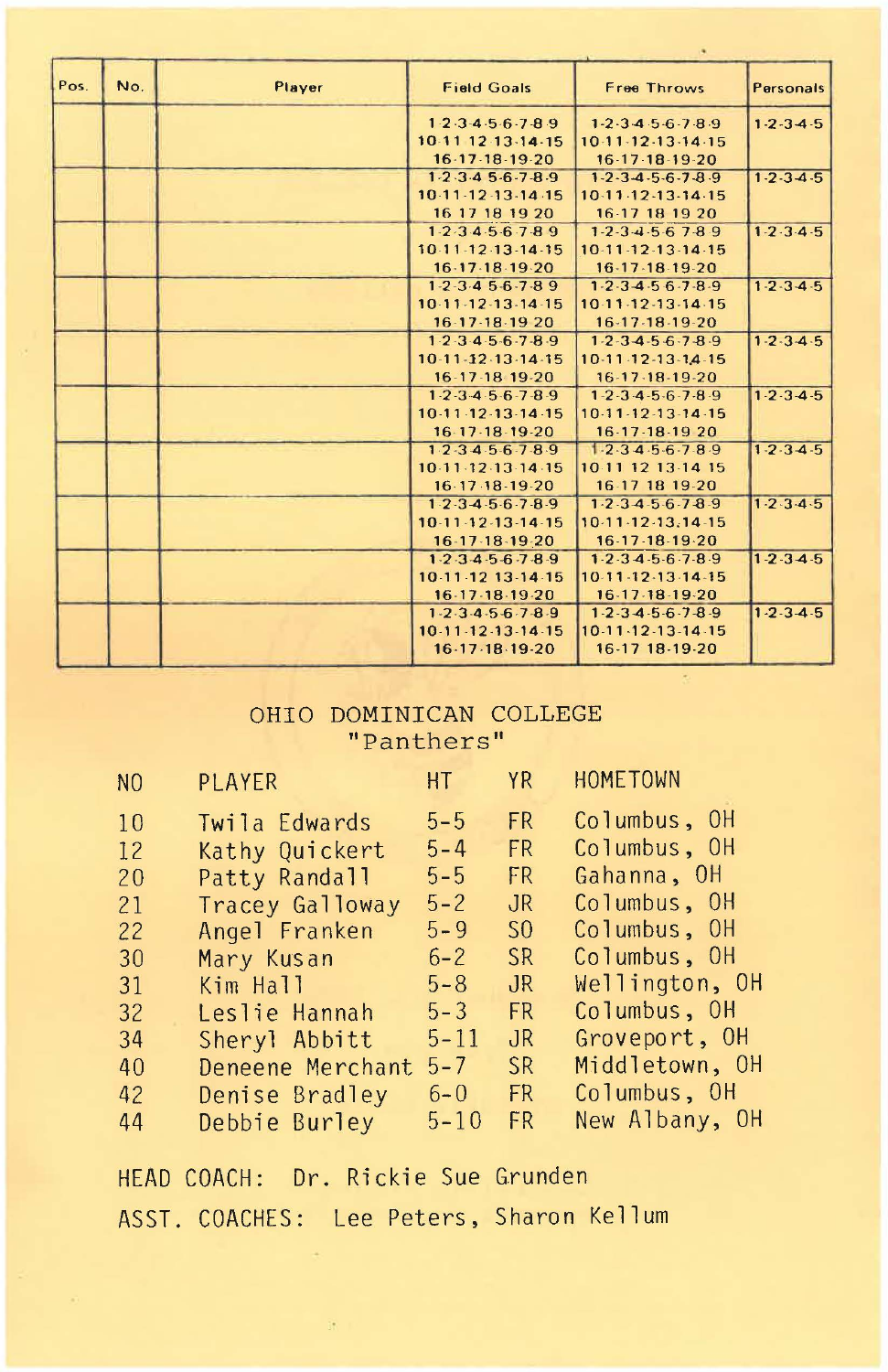| Pos. | No. | Player | <b>Field Goals</b>                  | Free Throws                         | Personals           |
|------|-----|--------|-------------------------------------|-------------------------------------|---------------------|
|      |     |        | 123456789                           | 1.23456.789                         | $1.2 - 3.4 - 5$     |
|      |     |        | 10.11.12.13.14.15                   | 10-11-12-13-14-15                   |                     |
|      |     |        | 16-17-18-19-20                      | 16-17-18-19-20                      |                     |
|      |     |        | $1.2$ $3.4$ $5.6$ $7.8.9$           | 1.2.34.5.6.78.9                     | $1 - 2 - 3 - 4 - 5$ |
|      |     |        | 10.11.12.13.14.15                   | 10.11.12.13.14.15                   |                     |
|      |     |        | 16 17 18 19 20                      | 16-17 18-19 20                      |                     |
|      |     |        | $1-2-3-4-5-6-7-89$                  | $1-2-3-4-5-6-7-8-9$                 | 1.2.3.4.5           |
|      |     |        | 10 11 12 13 14 15                   | 10-11-12-13-14-15                   |                     |
|      |     |        | 16-17-18-19-20                      | 16-17-18-19-20                      |                     |
|      |     |        | $1-2-3-4$ 5-6-7-8-9                 | $1 - 2 - 3 - 4 - 5 - 6 - 7 - 8 - 9$ | $1.2 - 3.4.5$       |
|      |     |        | 10.11.12.13.14.15                   | $10-11-12-13-14-15$                 |                     |
|      |     |        | 16-17-18-19-20                      | 16-17-18 19-20                      |                     |
|      |     |        | 1.2.3.4.5.6.7.8.9                   | 1.2.34.56.78.9                      | $1 - 2 - 3 - 4 - 5$ |
|      |     |        | $10.11 - 12 - 13 - 14 - 15$         | 10.11.12.13.14.15                   |                     |
|      |     |        | 16.17.18.19.20                      | 16-17-18-19-20                      |                     |
|      |     |        | $1-2.34.5.6.7.8.9$                  | $1-2-3-4-5-6-7-8-9$                 | 1.2.3.4.5           |
|      |     |        | 10.11.12.13.14.15                   | 10.11.12.13.14.15                   |                     |
|      |     |        | 16 17 18 19 20                      | 16.17.18.19.20                      |                     |
|      |     |        | 12.34.56.7.8.9                      | $1.2.3 - 4.5.6 - 7.8.9$             | $1 - 2 - 3 - 4 - 5$ |
|      |     |        | 10-11-12-13-14-15                   | 10-11-12 13-14-15                   |                     |
|      |     |        | $16 - 17 - 18 - 19 - 20$            | 16 17 18 19 20                      |                     |
|      |     |        | $1.2 - 3.4.5 - 6.7 - 8.9$           | $1-2.3456.789$                      | $1 - 2 - 3 - 4 - 5$ |
|      |     |        | $10 - 11 - 12 - 13 - 14 - 15$       | $10-11-12-13-14-15$                 |                     |
|      |     |        | 16-17-18-19-20                      | $16-17-18-19-20$                    |                     |
|      |     |        | 1.2.3.4.5.6.7.8.9                   | 1.2.34.56.78.9                      | $1 - 2 - 3 - 4 - 5$ |
|      |     |        | 10-11-12 13-14-15                   | 10-11-12-13-14-15                   |                     |
|      |     |        | 16-17-18-19-20                      | 16-17-18-19-20                      |                     |
|      |     |        | $1 - 2 - 3 - 4 - 5 - 6 - 7 - 8 - 9$ | $1-2-3-4-5-6-7-8-9$                 | $1 - 2 - 3 - 4 - 5$ |
|      |     |        | $10-11-12-13-14-15$                 | 10-11-12-13-14-15                   |                     |
|      |     |        | 16-17-18-19-20                      | 16-17-18-19-20                      |                     |
|      |     |        |                                     |                                     |                     |

#### CEDARVILLE COLLEGE "Yellow Jackets"

| N <sub>0</sub> | PLAYER           | HT       | <b>YR</b>      | HOME TOWN      |
|----------------|------------------|----------|----------------|----------------|
| $\overline{4}$ | Patti Parker     | $5 - 6$  | $J_{R}$        | Bigfork, MT    |
| 10             | Crystal Patrick  | $5 - 2$  | S <sub>0</sub> | Waverly, OH    |
| 12             | Kim Fordyce      | $5 - 4$  | S <sub>0</sub> | LaVale, MD     |
| 14             | Karen Headdings  | $5 - 8$  | <b>SR</b>      | Halifax, PA    |
| 20             | Lynn Case        | $5 - 3$  | FR             | Fremont, OH    |
| 22             | Sherri Norrick   | $5 - 7$  | $J_{\rm R}$    | Winamac, IN    |
| 24             | Lois Schofield   | $5 - 8$  | <b>FR</b>      | Moose Pass, AK |
| 30             | Tonya Bumpus     | $5 - 10$ | S <sub>0</sub> | Cumberland, OH |
| 32             | Brenda Daily     | $5 - 4$  | <b>FR</b>      | Pontiac, MI    |
| 34             | Michelle Freeman | $5 - 5$  | FR.            | Charleston, WV |
| 40             | Chris Friesen    | $5 - 7$  | FR.            | Redding, CA    |
| 42             | Terri VanBeveren | $5 - 6$  | <b>FR</b>      | Manaus, BRAZIL |

HEAD COACH: Bob Fires ASST . COACH: Diane Lichtensteiger MANAGER: Sarah Barr